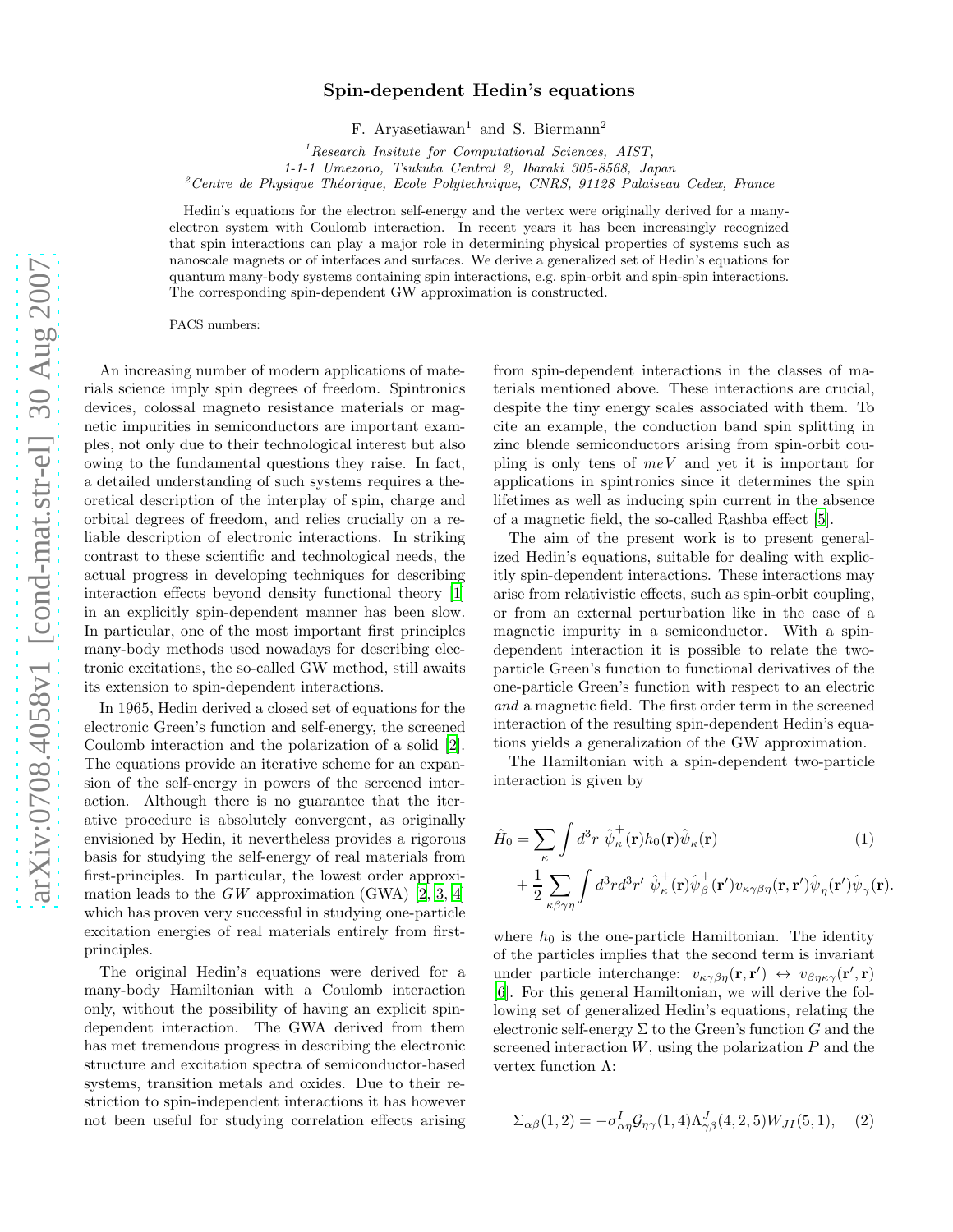<span id="page-1-1"></span>
$$
W_{IJ}(1,2) = v_{IJ}(1,2) + v_{IK}(1,3)P_{KL}(3,4)W_{LJ}(4,2),
$$
\n(3)

$$
P_{IJ}(1,2) = \sigma_{\alpha\beta}^I \mathcal{G}_{\beta\gamma}(1,3) \Lambda_{\gamma\eta}^J(3,4,2) \mathcal{G}_{\eta\alpha}(4,1^+), \qquad (4)
$$

<span id="page-1-0"></span>
$$
\Lambda_{\alpha\beta}^{I}(1,2,3) = \delta(1-2)\delta(2-3)\sigma_{\alpha\beta}^{I}
$$

$$
+\frac{\delta\Sigma_{\alpha\beta}(1,2)}{\delta\mathcal{G}_{\gamma\eta}(4,5)}\mathcal{G}_{\eta\eta'}(4,6)\Lambda_{\eta'\kappa}^{I}(6,7,3)\mathcal{G}_{\kappa\gamma}(7,5). (5)
$$

Here,  $\sigma^i$ , i=x,y,z, are the Pauli spin matrices and  $\sigma^0$ is defined to be a 2x2 unit matrix. Capital letter indices run over  $0, x, y, z$ , while Greek letters take the values  $\pm 1$ . We use the following common shorthand notation:  $(\mathbf{x}\tau)$ is represented by a number, repeated indices are summed and repeated variables represented by numbers are integrated, unless they appear on both sides of the equation. For clarity, we further adopt a notation that quantities with subscript denoted by capital letter do not depend on spin. The spin-dependent interaction has been expanded in the Pauli and unit matrices as

$$
v_{\alpha\eta\kappa\gamma}(1,2) = \sigma_{\alpha\eta}^I v_{IJ}(1,2)\sigma_{\kappa\gamma}^J.
$$
 (6)

The spin-Hedin equations can e.g. be applied to Hamiltonians containing interactions of the following form.

$$
v_{\alpha\gamma\beta\eta}(\mathbf{r}, \mathbf{r}') = \begin{cases} \sigma_{\alpha\gamma}^0 \sigma_{\beta\eta}^0 / |\mathbf{r} - \mathbf{r}'|, \\ \sigma_{\alpha\gamma}^i J_{ij}(\mathbf{r}, \mathbf{r}') \sigma_{\beta\eta}^j, \\ \sigma_{\alpha\gamma}^i \mu_i(\mathbf{r}, \mathbf{r}') \sigma_{\beta\eta}^0 \end{cases} \tag{7}
$$

where the first is the usual Coulomb interaction, the second a spin-spin interaction and the third a spin-orbit interaction, which contains the angular momentum operator.

The general structure of the set of equations  $(2) - (5)$  $(2) - (5)$ is remarkably close to the usual Hedin's equations. However, the self-energy now depends on the spin variable, and the screened interaction  $W$  as well as the polarization function  $P$  acquire a matrix form expressing an interplay between the charge and spin channels. Thus, a polarization function  $P_{0i}$ , for example, describes a charge density response of the system with respect to a perturbing magnetic field in the *i*-direction. When  $P$  is used in [\(3\)](#page-1-1) the charge channel of the screened interaction experiences the effects of the spin interactions and vice versa.

Most importantly, one can construct from these equations a spin-dependent generalization of Hedin's GWA, by approximating the vertex functions by

$$
\Lambda_{\alpha\beta}^I(1,2,3) = \delta(1-2)\delta(2-3)\sigma_{\alpha\beta}^I.
$$
 (8)

The polarization then becomes

<span id="page-1-2"></span>
$$
P_{IJ}(1,2) = \sigma_{\alpha\beta}^I \mathcal{G}_{\beta\gamma}(1,2) \sigma_{\gamma\eta}^J \mathcal{G}_{\eta\alpha}(2,1^+) \tag{9}
$$

yielding the self-energy

<span id="page-1-3"></span>
$$
\Sigma_{\alpha\beta}^{GW}(1,2) = -\sigma_{\alpha\eta}^I \mathcal{G}_{\eta\gamma}(1,2) \sigma_{\gamma\beta}^J W_{JI}(2,1). \tag{10}
$$

Before proceeding further, let us interpret the meaning of the resulting polarization and the spin-dependent selfenergy. Consider first the case  $I = J = 0$  (charge channel) giving  $P_{00}(1,2) = \mathcal{G}_{\alpha\gamma}(1,2)\mathcal{G}_{\gamma\alpha}(2,1^+)$  and  $\Sigma_{\alpha\beta}(1,2) = -\mathcal{G}_{\alpha\beta}(1,2)W_{00}(2,1)$ . If the Green function is diagonal in spin space we recover the polarization and the self-energy in the original Hedin's equations. However, for a system with an existing spin structure, such as a non-colinear spin, the Green function possesses nondiagonal spin components. This case is a generalization of the original Hedin's equations to spin-dependent Green's function and self-energy with purely Coulombic interaction. It emerges naturally in the present formulation as a special case where spin interactions are absent.

Let us now consider the case when the interaction is spin dependent, which may arise from purely spin-spin interaction or spin-orbit coupling, among other possibilities. The exchange-correlation effects on the Green function of up spin is illustrated in Fig. 1 (lower panel). A particle of up spin  $\mathcal{G}^0_{\uparrow\uparrow}$  enters the self-energy  $\Sigma_{\uparrow\uparrow}$ . Upon entering the self-energy the electron spin is flipped to down spin by a spin operator  $\sigma_{\uparrow\downarrow}^i$  and a magnon represented by  $W_{ij}$  is emitted. Upon leaving the self-energy the spin operator  $\sigma_{\downarrow\uparrow}^j$  causes the electron to reabsorb the magnon and return to its original up spin configuration. This process is analogous to the original Hedin's GWA whereby an electron emits and absorbs a plasmon but without the possibility of spin flip (upper panel).

The derivation of the generalized Hedin's equations closely follows Hedin's original work, using Schwinger's functional derivative technique. Since many problems related to spin degrees of freedom involves temperature, we work in the finite-temperature formalism but of course the zero-temperature version readily follows. Using the Heisenberg equations of motion we obtain

$$
\left[\frac{\partial}{\partial \tau} + h_0(\mathbf{x}) - \mu\right] \mathcal{G}_{\alpha\beta}(\mathbf{x}\tau, \mathbf{x}'\tau')
$$
  
+ 
$$
\int d^3r \ v_{\kappa\gamma\alpha\eta}(\mathbf{r}, \mathbf{x}) \mathcal{G}^{(2)}_{\eta\beta\gamma\kappa}(\mathbf{x}\tau, \mathbf{x}'\tau', \mathbf{r}\tau, \mathbf{r}\tau^+)
$$
  
= 
$$
-\delta_{\alpha\beta}\delta(\mathbf{x} - \mathbf{x}')\delta(\tau - \tau').
$$
 (11)

To utilize the Schwinger functional derivative technique we work in the Dirac or interacting representation and define the Green functions as follows.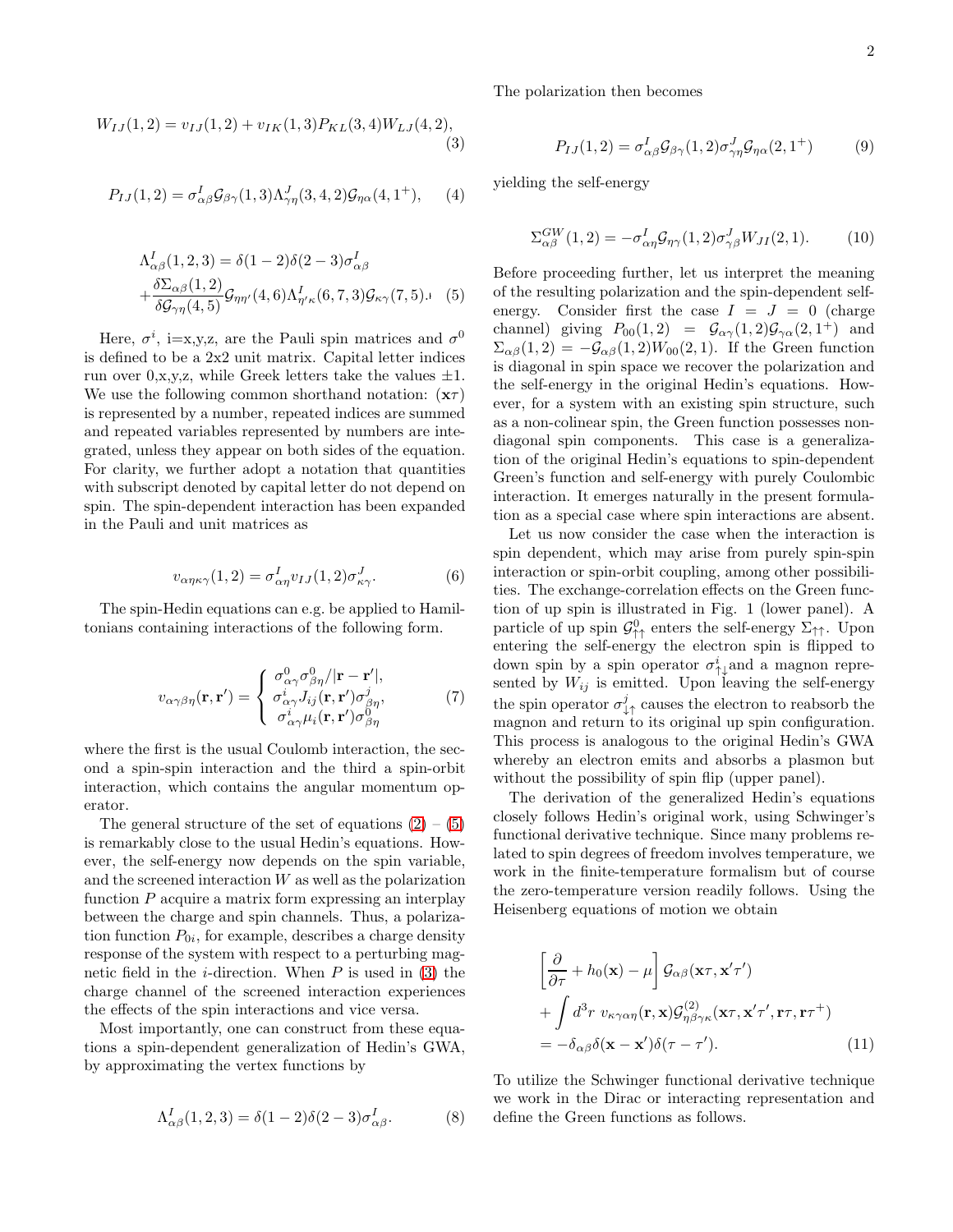

FIG. 1: Diagrams for the self-energy within the spindependent GWA, compared with the conventional GWA see text

$$
\mathcal{G}_{\alpha\beta}(1,2) = -\frac{\left\langle \mathcal{T} \left[ \hat{\mathcal{S}} \hat{\psi}_{\alpha}(1) \hat{\psi}_{\beta}^{\dagger}(2) \right] \right\rangle}{\left\langle \hat{\mathcal{S}} \right\rangle} \tag{12}
$$

$$
\mathcal{G}^{(2)}_{\alpha\beta\eta\gamma}(1,2,3,4) = \frac{\left\langle \mathcal{T} \left[ \hat{\mathcal{S}} \hat{\psi}_{\alpha}(1) \hat{\psi}_{\eta}(3) \hat{\psi}_{\gamma}^+(4) \hat{\psi}_{\beta}^+(2) \right] \right\rangle}{\left\langle \hat{\mathcal{S}} \right\rangle} \tag{13}
$$

where  $\mathcal T$  is the imaginary-time-ordering operator and

$$
\hat{S} = \mathcal{T} \exp\left[-\int_0^\beta d\tau \ \hat{\phi}(\tau)\right]. \tag{14}
$$

In the original Hedin's derivation a probing electric field was applied to obtain an equation relating the twoparticle Green's function to the functional derivative of the one-particle Green's function with respect to the applied electric field. Since we have spin-dependent interactions we have to consider not only a probing electric field,  $\varphi_0(\mathbf{r}\tau)$ , but also a probing magnetic field,  $\varphi_i(\mathbf{r}\tau)$ ,  $i = x, y, z$ . The electric and magnetic fields are given by

$$
\hat{\phi}(\tau) = \int d^3r \ \varphi_I(\mathbf{r}\tau) \hat{\psi}^+_{\alpha}(\mathbf{r}\tau) \sigma^I_{\alpha\beta} \hat{\psi}_{\beta}(\mathbf{r}\tau). \tag{15}
$$

Noting that  $\delta \hat{S} / \delta \varphi_I(1) = -\mathcal{T}[\hat{S} \hat{\sigma}^I(1)]$  it can be shown

that [\[7](#page-4-6)]

$$
\frac{\delta \mathcal{G}_{\eta\beta}(1,2)}{\delta \varphi_I(3)}\tag{16}
$$

$$
= \left[ \mathcal{G}_{\eta\beta}(1,2)\mathcal{G}_{\gamma\kappa}(3,3^+) - \mathcal{G}^{(2)}_{\eta\beta\gamma\kappa}(1,2,3,3^+)\right] \sigma^I_{\kappa\gamma}(17)
$$

This important relation allows us to replace the twoparticle Green's function by a functional derivative of the one-particle Green's function with respect to the applied electric and magnetic field. Using the above relation we define the mass operator  $M$  as follows.

<span id="page-2-0"></span>
$$
\mathcal{M}_{\alpha\gamma}(1,3)\mathcal{G}_{\gamma\beta}(3,2)
$$
\n
$$
= v_{\kappa\gamma\alpha\eta}(3,1)\mathcal{G}_{\eta\beta\gamma\kappa}^{(2)}(1,2,3,3^+)
$$
\n
$$
= v_{IJ}(3,1)\sigma_{\alpha\eta}^J \left[\mathcal{G}_{\eta\beta}(1,2)\rho_I(3) - \frac{\delta \mathcal{G}_{\eta\beta}(1,2)}{\delta \varphi_I(3)}\right]. (18)
$$

The charge and spin density is given by

<span id="page-2-4"></span>
$$
\rho_I(1) = \mathcal{G}_{\gamma\kappa}(1, 1^+) \sigma^I_{\kappa\gamma}.
$$
 (19)

Using the identity

<span id="page-2-2"></span>
$$
(\delta \mathcal{G}/\delta \varphi) = -\mathcal{G}(\delta \mathcal{G}^{-1}/\delta \varphi)\mathcal{G},\tag{20}
$$

multiplying by  $\mathcal{G}^{-1}$  on the right and taking out the Hartree-like term (the first term) we obtain from [\(18\)](#page-2-0) an exact expression for the self-energy:

<span id="page-2-1"></span>
$$
\Sigma_{\alpha\beta}(1,2) = v_{IJ}(3,1)\sigma_{\alpha\gamma}^J \mathcal{G}_{\gamma\eta}(1,4) \frac{\delta \mathcal{G}_{\eta\beta}^{-1}(4,2)}{\delta \varphi_I(3)}.
$$
 (21)

As pointed out in [\[7](#page-4-6)] in the absence of an explicit twoparticle spin interaction, only  $I = J = 0$  components survive and the self-energy depends only on variation with respect to the electric field  $\varphi_0$ . Application of a magnetic field introduces a one-particle term in the Hamiltonian but it does not affect the self-energy.

Next, we identify the generalized Hartree potential

$$
V_I^H(1) = v_{IJ}(1,3)\rho_J(3) \tag{22}
$$

and the total field  $\Phi_I = \varphi_I + V_I^H$ . The vertices can then be defined as follows:

<span id="page-2-3"></span>
$$
\Lambda^I_{\alpha\beta}(1,2,3) = -\frac{\delta \mathcal{G}^{-1}_{\alpha\beta}(1,2)}{\delta \Phi_I(3)}.
$$
\n(23)

As usual, the dielectric function is related to the derivative of the total field with respect to the applied one

<span id="page-2-5"></span>
$$
\frac{\delta \Phi_I(1)}{\delta \varphi_J(2)} = \varepsilon_{IJ}^{-1}(1,2) = \delta(1-2)\delta_{IJ} + \frac{\delta V_I^H(1)}{\delta \varphi_J(2)},\qquad(24)
$$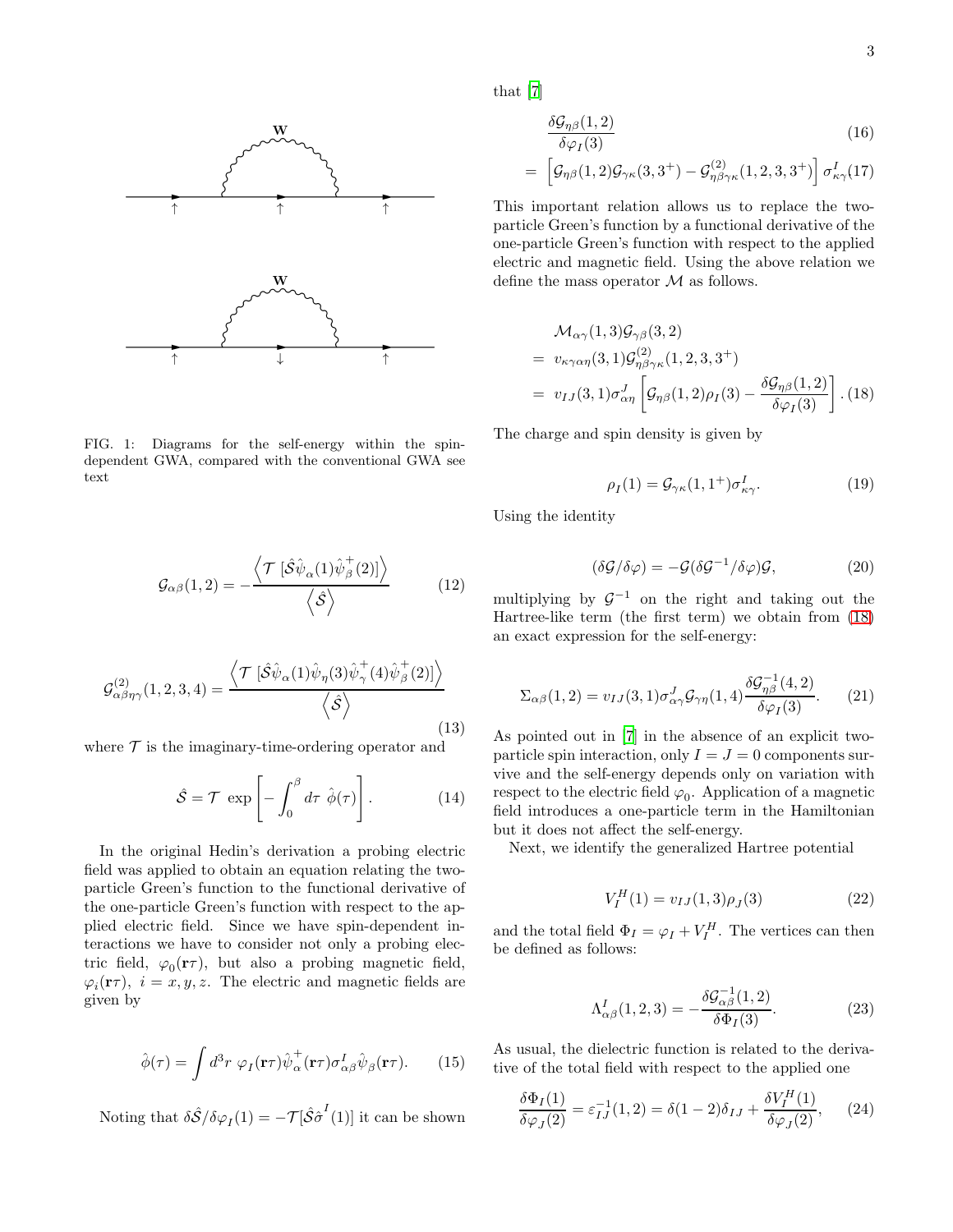Thus, using the chain rule

$$
-\frac{\delta \mathcal{G}_{\alpha\beta}^{-1}(1,2)}{\delta \varphi_I(3)} = \Lambda_{\alpha\beta}^J(1,2,4)\varepsilon_{JI}^{-1}(4,3),\tag{25}
$$

and inserting this equation into [\(21\)](#page-2-1) we obtain Eq. [\(2\)](#page-0-0) with  $W_{IJ}(1,2) = \epsilon_{IK}^{-1}(1,3)v_{KJ}(3,2)$ . The charge and spin vertex equations are given by

$$
\Lambda^{I}_{\alpha\beta}(1,2,3) = \delta(1-2)\delta(2-3)\sigma^{I}_{\alpha\beta} + \frac{\delta \Sigma_{\alpha\beta}(1,2)}{\delta \Phi_{I}(3)}
$$
  
=  $\delta(1-2)\delta(2-3)\sigma^{I}_{\alpha\beta}$   
+  $\frac{\delta \Sigma_{\alpha\beta}(1,2)}{\delta \mathcal{G}_{\gamma\eta}(4,5)} \mathcal{G}_{\eta\eta'}(4,6)\Lambda^{I}_{\eta'\kappa}(6,7,3)\mathcal{G}_{\kappa\gamma}(7,5)$  (26)

where we have made use of the chain rule, the identity [\(20\)](#page-2-2), and the definition of the vertex in [\(23\)](#page-2-3).

We now establish the equation for the screened interaction. The polarization is given by the variation of the density with respect to the total field. Using [\(19\)](#page-2-4), [\(20\)](#page-2-2), and [\(23\)](#page-2-3)

$$
P_{IJ}(1,2) = \frac{\delta \rho_I(1)}{\delta \Phi_J(2)}
$$
  
=  $\sigma_{\alpha\beta}^I \frac{\delta \mathcal{G}_{\beta\alpha}(1,1^+)}{\delta \Phi_J(2)}$   
=  $-\sigma_{\alpha\beta}^I \mathcal{G}_{\beta\gamma}(1,3) \frac{\delta \mathcal{G}_{\gamma\eta}^{-1}(3,4)}{\delta \Phi_J(2)} \mathcal{G}_{\eta\alpha}(4,1^+) =  $\sigma_{\alpha\beta}^I \mathcal{G}_{\beta\gamma}(1,3) \Lambda_{\gamma\eta}^J(3,4,2) \mathcal{G}_{\eta\alpha}(4,1^+).$  (27)$ 

Expressing the dielectric function [\(24\)](#page-2-5) as

$$
\varepsilon_{IJ}^{-1}(1,2) = \delta(1-2)\delta_{IJ} + \frac{\delta V_I^H(1)}{\delta \rho_M(3)} \frac{\delta \rho_M(3)}{\delta \Phi_K(4)} \frac{\delta \Phi_K(4)}{\delta \varphi_J(2)} \n= \delta(1-2)\delta_{IJ} + v_{IM}(1,3)P_{MK}(3,4)\varepsilon_{KJ}^{-1}(4,2)
$$
\n(28)

and multiplying by the bare interaction, we obtain Eq. [\(3\)](#page-1-1). The response function,  $R = \delta \rho / \delta \varphi$ , satisfies a similar equation:

$$
R_{IJ}(1,2) = P_{IJ}(1,2) + P_{IK}(1,3)v_{KL}(3,4)R_{KJ}(4,2)
$$
\n(29)

\nwhich follows from  $\delta\rho/\delta\varphi = \delta\rho/\delta\Phi \times \delta\Phi/\delta\varphi = P\varepsilon^{-1}$ . The above three equations for  $\varepsilon^{-1}$ ,  $W$ , and  $R$  are equivalent. This concludes our derivation of the spin-dependent Hedin's equations.

In the following we first comment on some practical aspects of the generalized GWA; we then conclude by discussing possible applications and further developments.

We note that while the magnetic Hedin's equations are exact, the solution depends crucially on the starting 4

Green's function, when an iterative scheme is used. For example, if we consider an Ising interaction and choose a starting Green's function corresponding to the mean-field solution, solving the magnetic Hedin's equations iteratively will not generate other spin configurations because there is no spin-flip term in the Ising model. More explicitly, the polarization in [\(9\)](#page-1-2) with the mean-field Green's function will only possess the z-component  $P_{zz}$ , which in turns will only generate  $W_{zz}$ . Thus, the self-energy in [\(10\)](#page-1-3) will not have off-diagonal components in spin space that would allow for spin-flip processes yielding spin configurations other than the mean-field one. To solve this problem, one must start with a starting Green's function that corresponds to a multi configuration. This problem does not arise in the general spin spiral case, where the spin at each point may have different magnitude and direction. The non-interacting Green's function [\[8](#page-4-7)]

$$
\mathcal{G}^{0}_{\alpha\beta}(\mathbf{r}, \mathbf{r}'; i\omega) = \sum_{n} \frac{\phi_{n\alpha}^{*}(\mathbf{r})\phi_{n\beta}(\mathbf{r}')}{i\omega - \varepsilon_n}
$$
(30)

possesses non-diagonal components in the spin space which contribute to the charge channel of the polarization.

$$
P_{00}(1,2) = \sigma_{\alpha\beta}^0 \mathcal{G}_{\beta\gamma}(1,2) \sigma_{\gamma\eta}^0 \mathcal{G}_{\eta\alpha}(2,1^+) \tag{31}
$$

$$
= \mathcal{G}_{\alpha\gamma}(1,2) \mathcal{G}_{\gamma\alpha}(2,1^+)
$$

and the self-energy naturally acquires non-diagonal components in the spin space.

$$
\Sigma_{\alpha\beta}^{GW}(1,2) = -\mathcal{G}_{\alpha\beta}(1,2)W_{00}(2,1). \tag{32}
$$

Using the self-energy one solves the quasiparticle equation

$$
\begin{pmatrix}\nh^0 + \Sigma_{\uparrow\uparrow}^{GW}(E_n) & \Sigma_{\uparrow\downarrow}^{GW}(E_n) \\
\Sigma_{\downarrow\uparrow}^{GW}(E_n) & h^0 + \Sigma_{\downarrow\downarrow}^{GW}(E_n)\n\end{pmatrix}\n\begin{pmatrix}\n\psi_{n\uparrow} \\
\psi_{n\downarrow}\n\end{pmatrix} = E_n \begin{pmatrix}\n\psi_{n\uparrow} \\
\psi_{n\downarrow}\n\end{pmatrix}
$$
\n(33)

which contains the effects of the non-diagonal spin components of the self-energy.

A non-interacting Green's function constructed from a Hamiltonian containing a spin-orbit interaction will also have non-diagonal spin components. A similar formulation as above can be applied to this situation. The screened interaction will contain charge-spin coupling components and the self-energy will take a more general form as given in [\(10\)](#page-1-3). Correlation effects on orbital moments and spin densities can then be accessed including life-time effects.

In conclusion, we have derived the spin-dependent generalization of the original set of Hedin's equations. Their first order term (in the spin-dependent screened interaction) leads to a spin-dependent GW approximation. These equations allow for a truly first-principles study